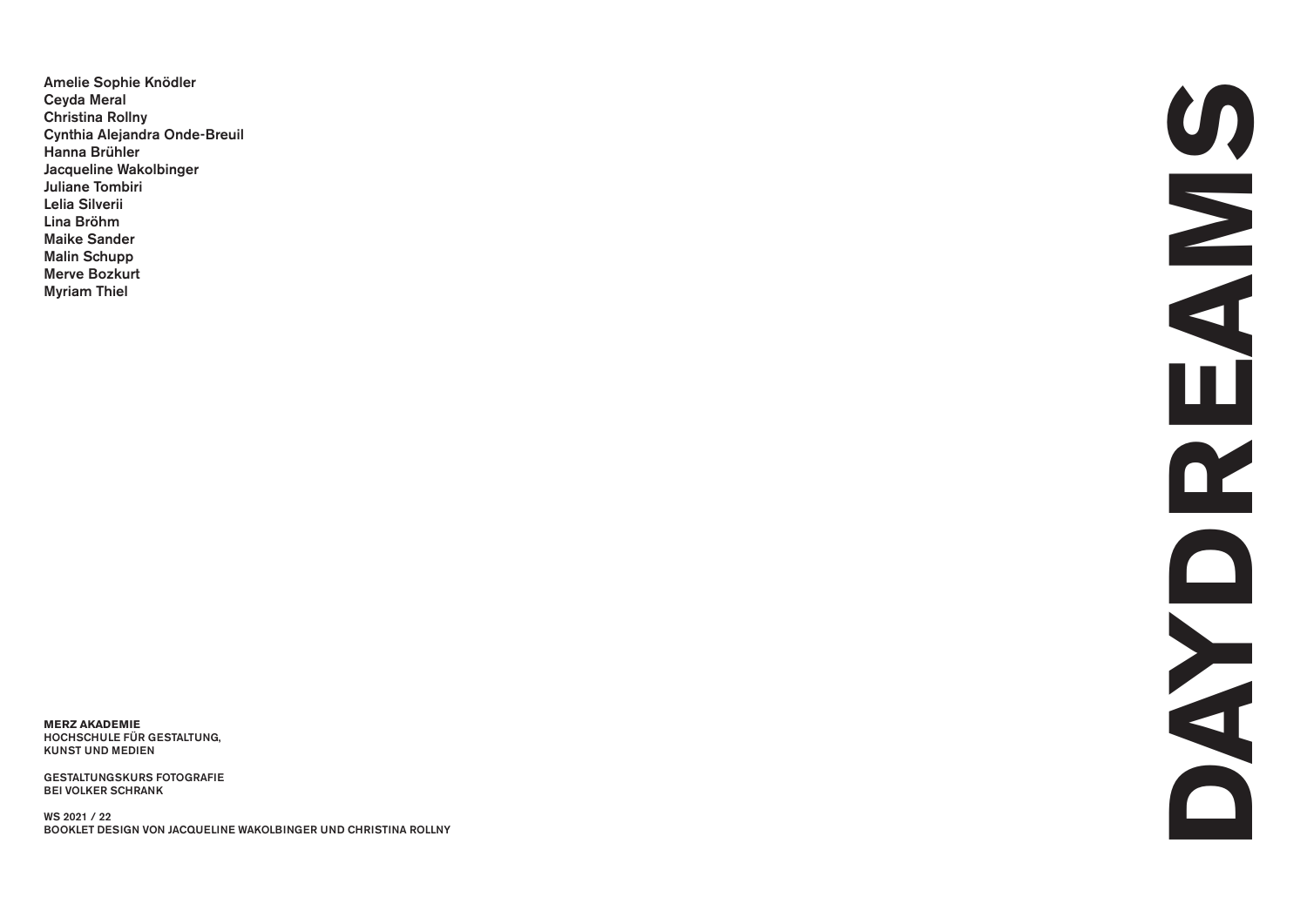#### **DREAMEUPHORIA**

**I DRIFT OFF INTO MY SACRED PLACE, NO BOUNDARIES, NO FENCES, NO LIMIT, NO CAGE. NO ONE ASKS ME WHO I AM IN MY SACRED PLACE I EXIST TRUE TO MY NATURE, WITH NO FORM AND NO FACE.**

**I DRIFT OFF INTO MY SACRED PLACE, NO SENSE OF TIME, EACH MOMENT IS MINE. EVERY DANCE IS EXTATIC, ALL MOVEMENT DIVINE.**

**I DRIFT OFF INTO MY SACRED PLACE, ALL IS PURE IN MY DREAM, THERES NO FEAR OF THE RAW LIKE AN ENDLESS HIGH, WITH NO FEAR OF WITHDRAWL.**

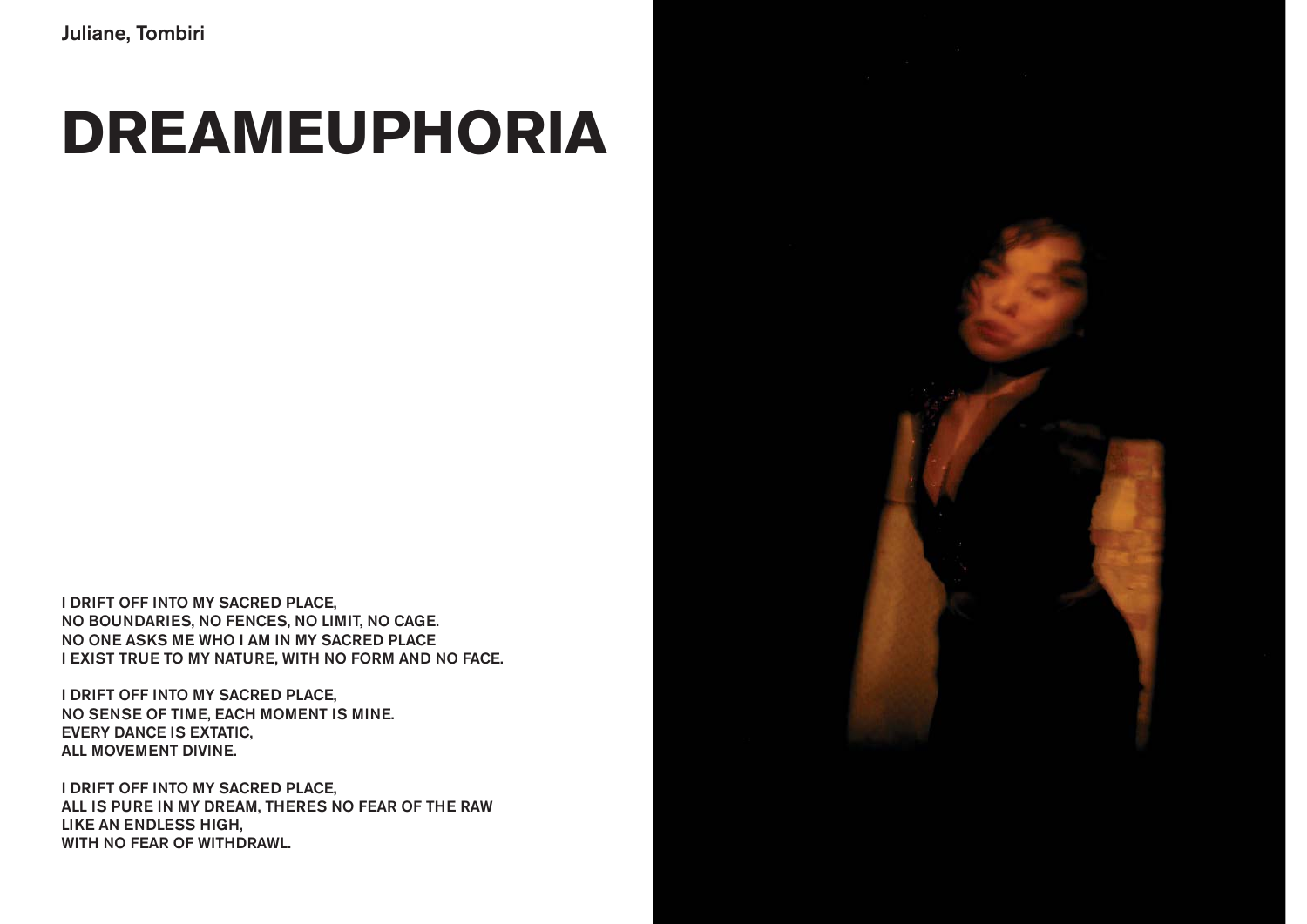## I'M A NIGHTMARE **DRESSED LIKE A DAYDREAM.**

DIE FOTOSERIE STELLT EINEN TAGTRAUM DAR, DER SICH IN EINEN ALBTRAUM VERWANDELT. DENN NICHT ALLE TAGTRÄUME SIND MIT GLÜCK **VERBUNDEN.** 

MAN WIRD IN DEN TRAUM HINEINGEZOGEN, FÜHLT SICH UNBEHAGLICH, IST GEFANGEN UND VERSUCHT SICH AUS DEM TRAUM ZU BEFREIEN. DER TRAUMSCHLEIER WIRD GEWEBT UND ANGEHOBEN, BIS MAN SICH **AUS IHM BEFREIEN KANN.** 

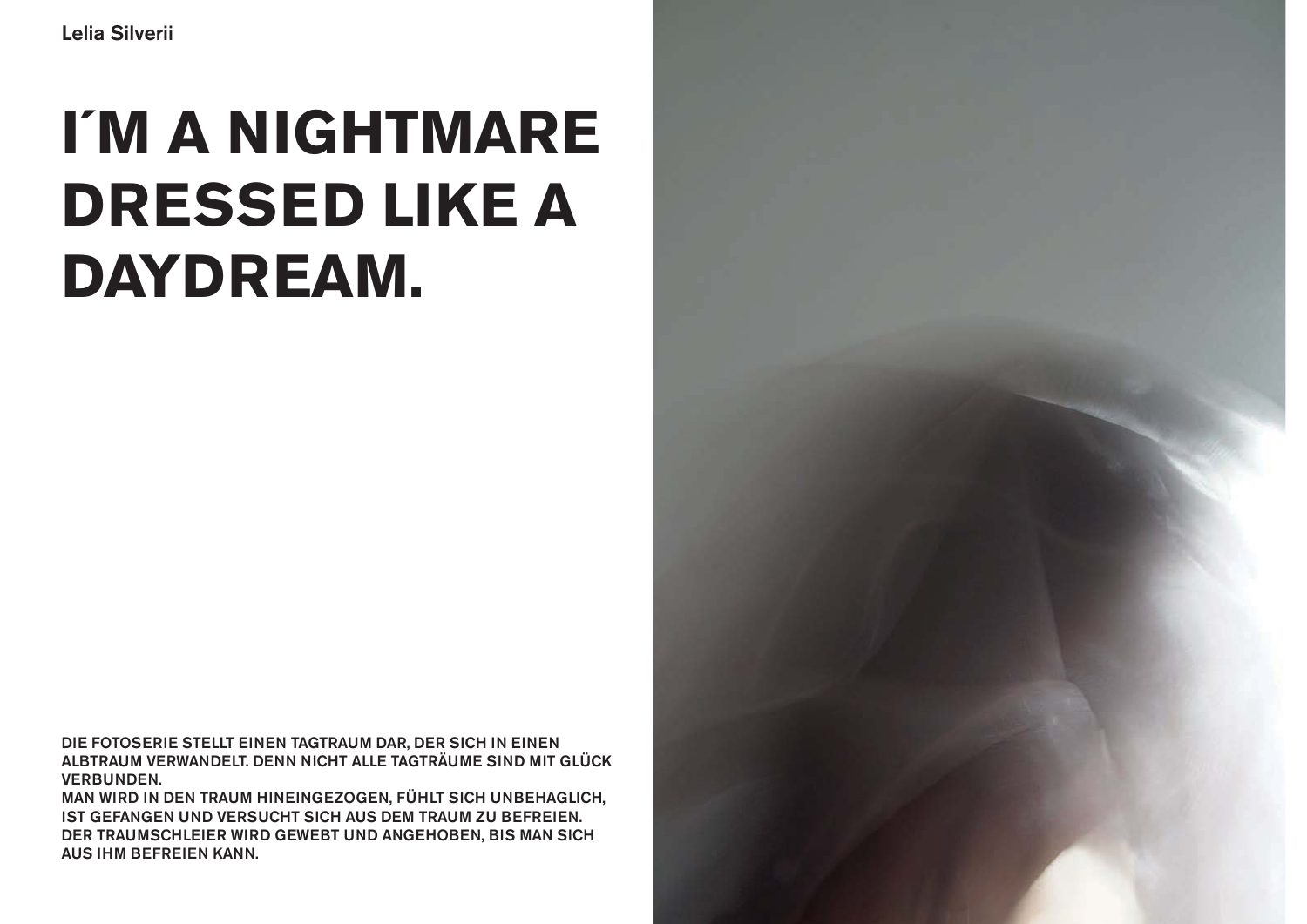WENN WIR TAGTRÄUMEN, HABEN WIR DAS GEFÜHL, DER GEIST TRENNE<br>SICH VOM KÖRPER. ALLES UM UNS HERUM VERSCHWIMMT. WIR KÖNNEN MIT UNSEREM GEIST ÜBERALL HIN. UNS ALLES VORSTELLEN. UND FÜR EINEN MOMENT SIND WIR IN DER LAGE, DER REALITÄT ZU ENTFLIEHEN.

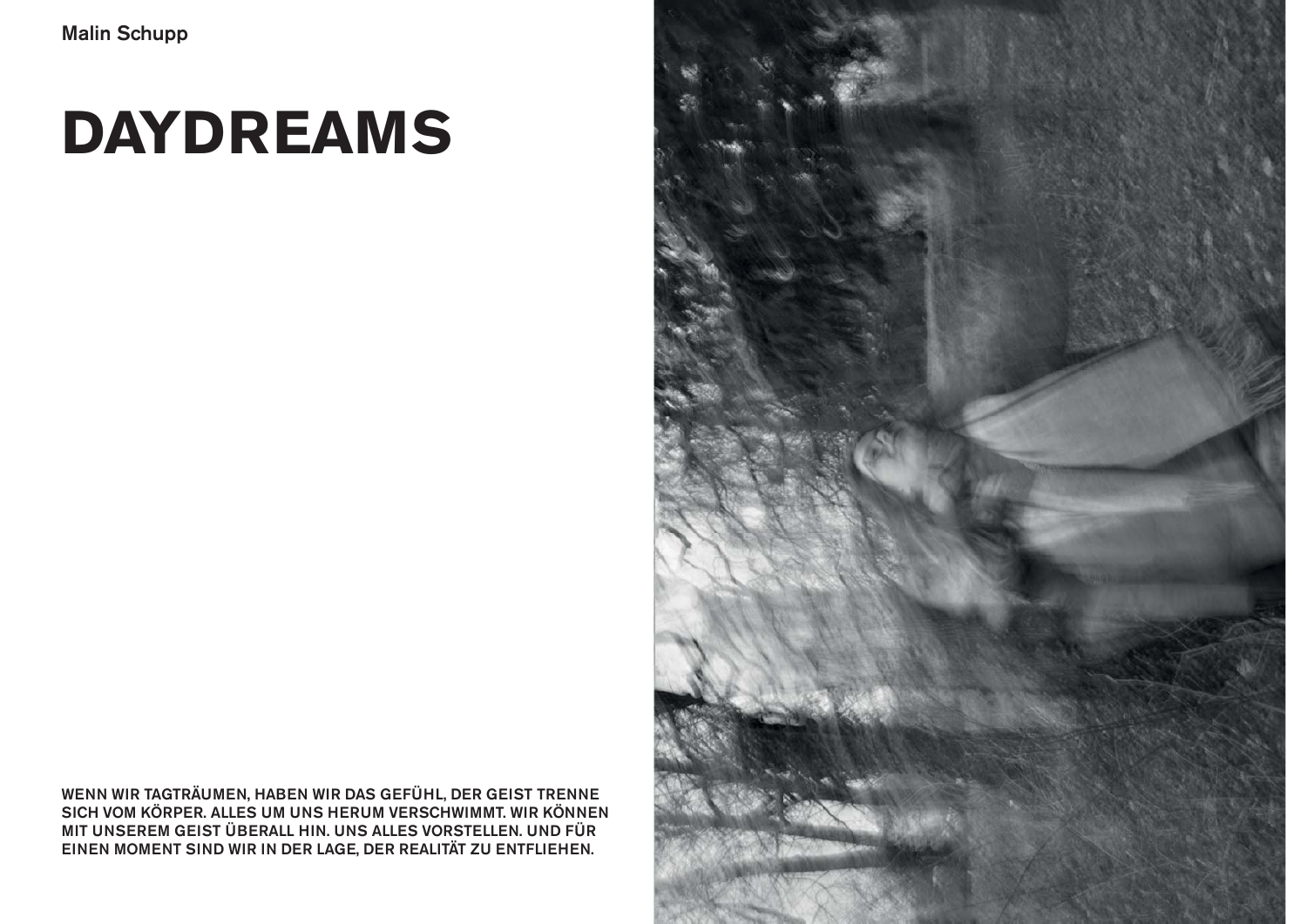**AUF DER ARBEIT, BEIM LERNEN, AN DER HALTESTELLE, IM CAFÉ – TAG-TRÄUMEREI PASSIERT UNS TÄGLICH UNABHÄNGIG VON ZEIT UND ORT. DAS ABSCHALTEN DER REALITÄT UND DAS LEBEN IN UNSERER EIGENEN FIKTIVEN WELT. MANCHMAL FÜR SEKUNDEN, FÜR MINUTEN SOGAR FÜR STUNDEN SIND WIR UNERREICHBAR UND MAN FRAGT SICH NUR: WAS PASSIERT WOHL GERADE IM KOPF DES ANDEREN? KEINE MIMIK AUSSER LEERE BLICKE, DIE SEELE IST ABWESEND ABER DER KÖRPER SCHAFFT HIER UND JETZT. SOLLTE MAN DIE PERSON WECKEN ODER IHN WEITER IN SEINER WELT VERWEILEN LASSEN? TAGTRAUM IST DER EINZIGE ORT, AN DEN MAN DIE IMAGINATIONEN SELBSTSTEUERN KANN.** 

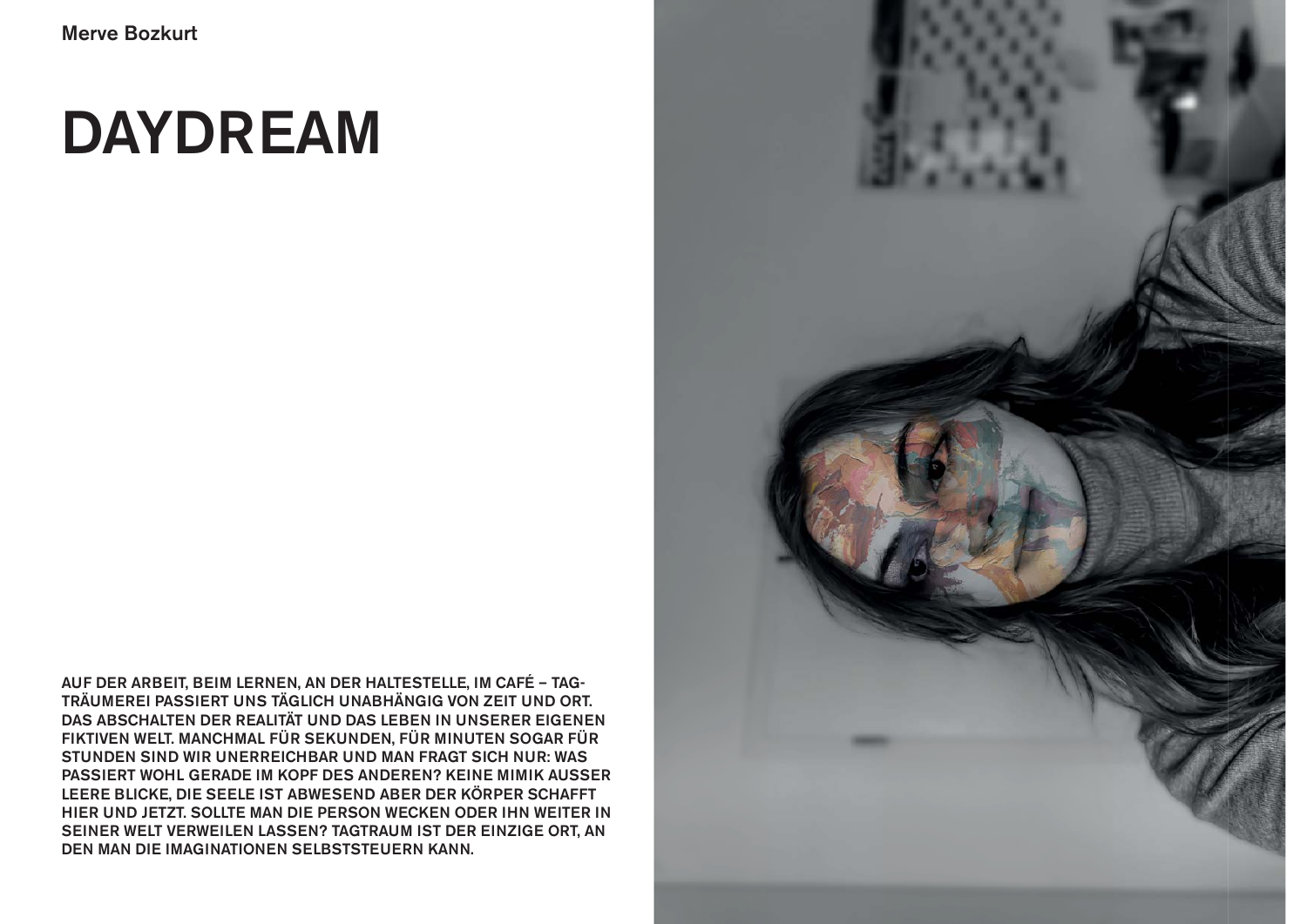# **TAGTRÄUMEN.**

**GERADE IN DIESER SCHWEREN ZEIT FÄLLT ES EINEM NICHT LEICHT FREUDE UND GLÜCK ZU EMPFINDEN. MAN VERLIERT SICH IM GRAU-EN MASKIERTEN ALLTAG, DER GRÖSSTENTEILS IN DEN EIGENEN VIER WÄNDEN STATTFINDET. VON LEBENSFREUDE – KEINE SPUR. DOCH DANN, WENN WIR MIT DEN GEDANKEN UMHERSCHWIRREN UND UNSERER FANTASIE FREIEN LAUF LASSEN, DANN IST ES SO WEIT, DASS WIR IN UNSERE EIGENE KLEINE BUNTE WELT HINEINTAUCHEN KÖNNEN. DAVON TRÄUMEN KÖNNEN, WAS IM MOMENT NICHT MÖGLICH IST. NUR IST DIES NICHT DIE REALITÄT. DIE REALITÄT SIEHT ANDERS AUS. WIRD SIE MAL WIEDER WIE ES DAVOR WAR? WIRD SIE BESSER? ODER BLEIBT UNS NUR NOCH DAS TRÄUMEN FÜR MAGISCHE MOMENTE?**

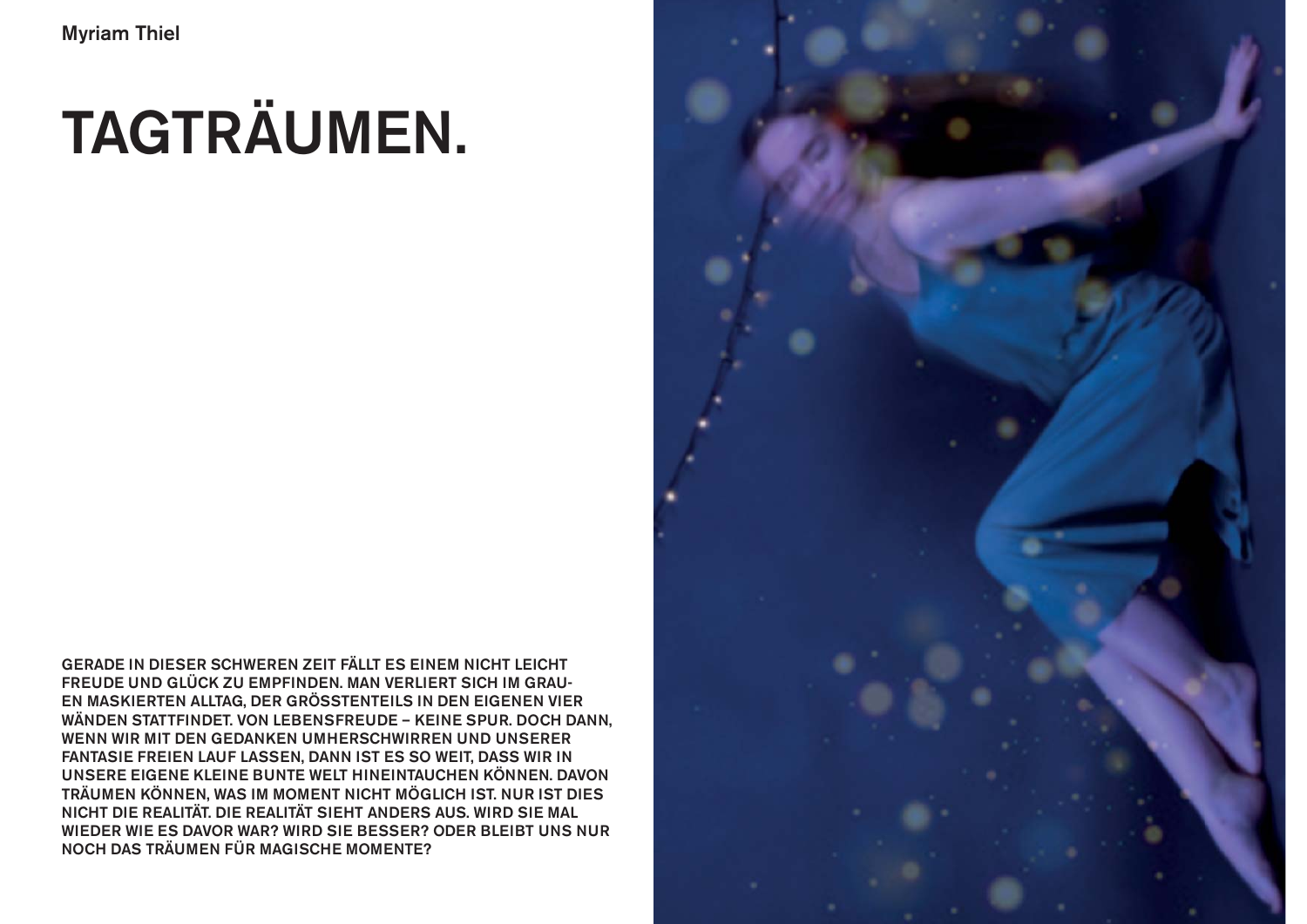EIN ORT DES TRUBELS, DER EILE, DES WILLKOMMENS UND DES<br>ABSCHIEDS. EIN ORT, WO TAGTRÄUME UND DIE REALITÄT AUFEINANDER-STOSSEN.

MEINE FOTOGRAFIE SOLL DAS GEFÜHL EINER UNTERFÜHRUNG SZENERIE VERMITTELN - DAS ABTAUCHEN IN GEDANKEN IM RASENDEN ALLTAG.

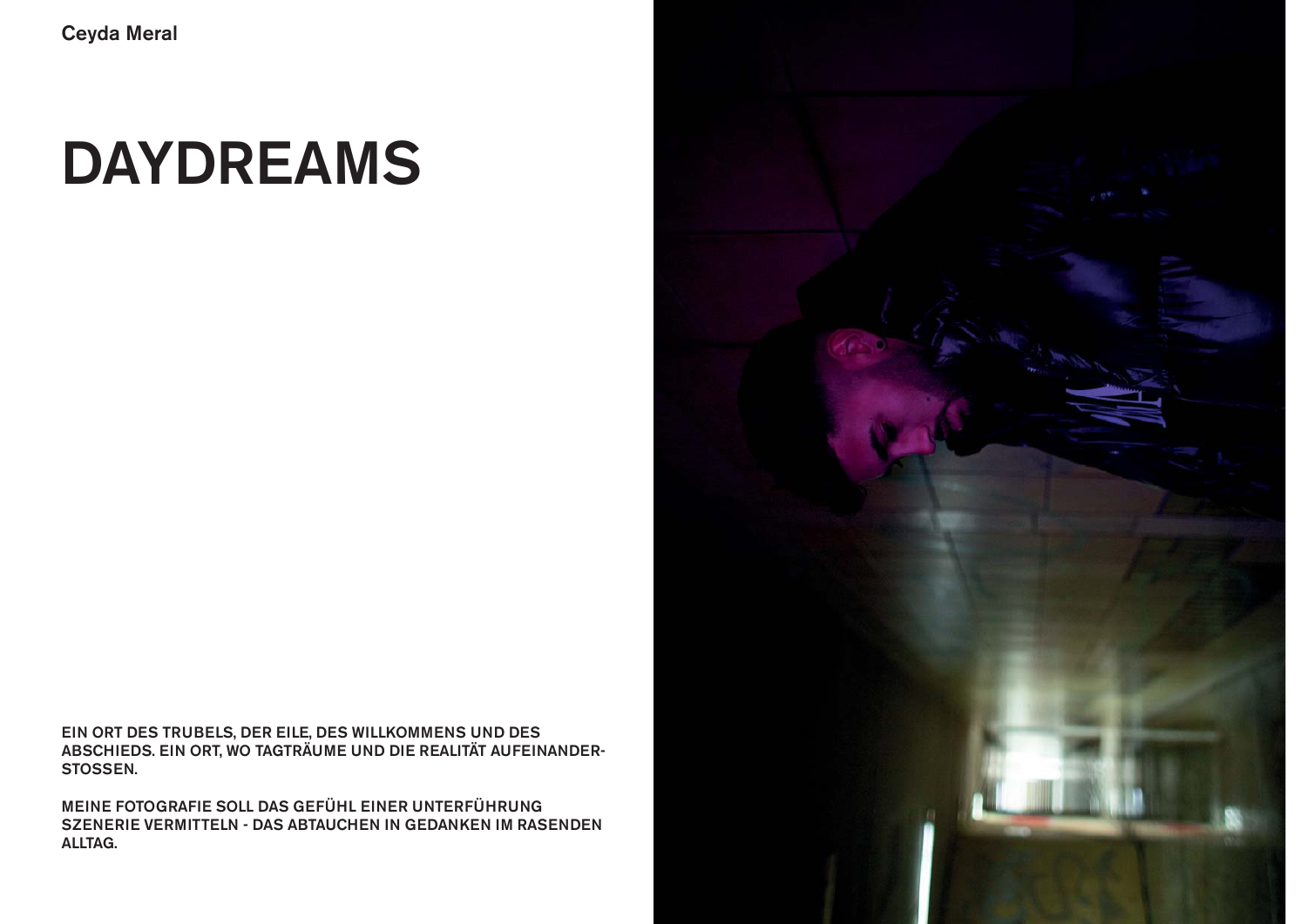**WHY IS THE WORLD TREATING ME LIKE THIS? SUDDENLY THERE'S A HORN ON MY HEAD WOULD THERE BE LIGHT? EVEN FOR THE DEVILS?**

**WHAT DO I DO? I DON'T KNOW HOW TO STOP IT I'M THE ONLY EVIL THING IN THIS WORLD SAVE ME, MAYBE I HAVE TURNED INTO A MONSTER**

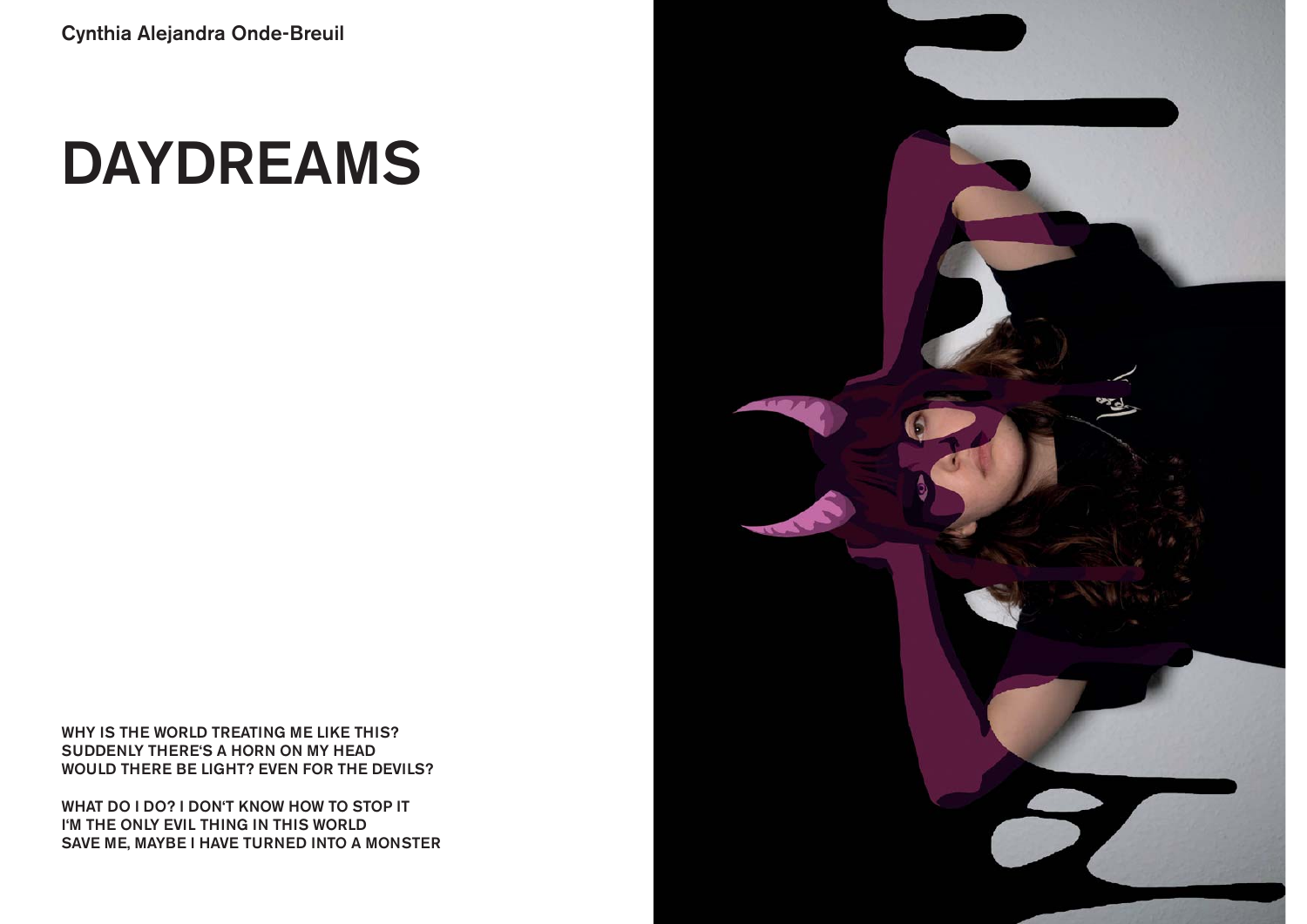## **MALADAPTIVE DAYDREAMING**

**WENN TAGTRÄUMEN ZUR KRANKHAFTEN SUCHT WIRD. BETROFFENE PERSONEN KÖNNEN DEN TRAUM NICHT MEHR VON DER REALITÄT UNTERSCHEIDEN. SIE NEHMEN IMMER WENIGER AM REALEN LEBEN TEIL, WEIL SIE IN IHRE SELBSTERSCHAFFENE WELT VERSINKEN.** 

**DIE FOTOSERIE, EIN VERSUCH, EINE INTERPRETATION.** 

**FINDET UNSER TAGTRÄUMEN WIRKLICH NUR IN UNSEREN KÖPFEN STATT? WENN JA, WELCHEN EINFLUSS HAT ES AUF UNSER REALES LEBEN? ODER KANN ES DOCH SEIN, DASS WIR NUR IN UNSEREN TRÄUMEN LEBEN? WAS IST DANN DIE REALITÄT? FRAGEN ÜBER FRAGEN. ANTWORTEN?**

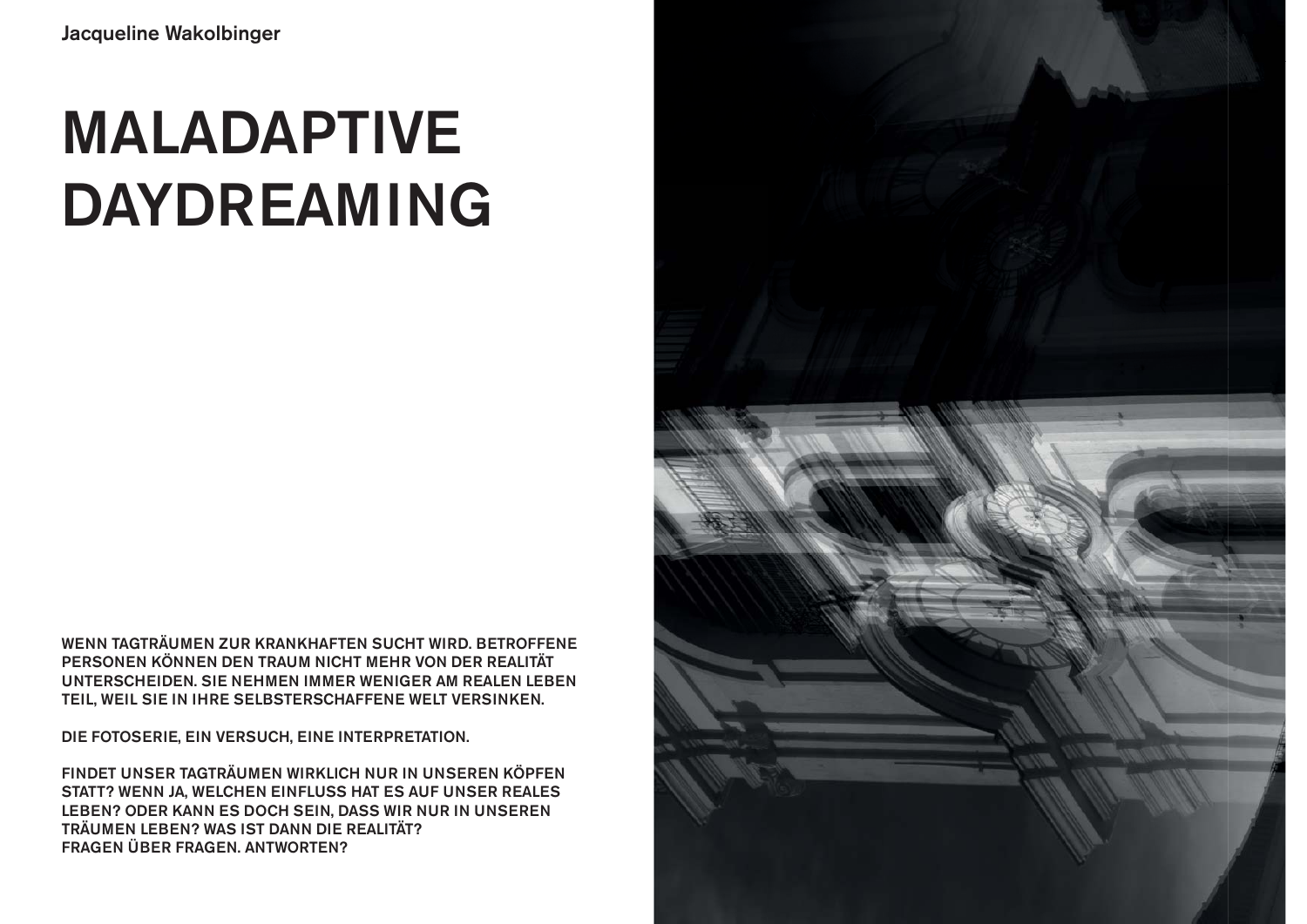## **FROM ABSENCE TO PRESENCE**

**ONCE YOU'RE BORN YOU LIVE IN DREAMS AS YOU GROW UP THEY STILL APPEAR. ONCE YOU GET OLDER THEY FADE AWAY. LATER IN LIFE THEY GET MORE CLEAR AND WITH THE AGE THE PRESENCE GETS NEAR.** 

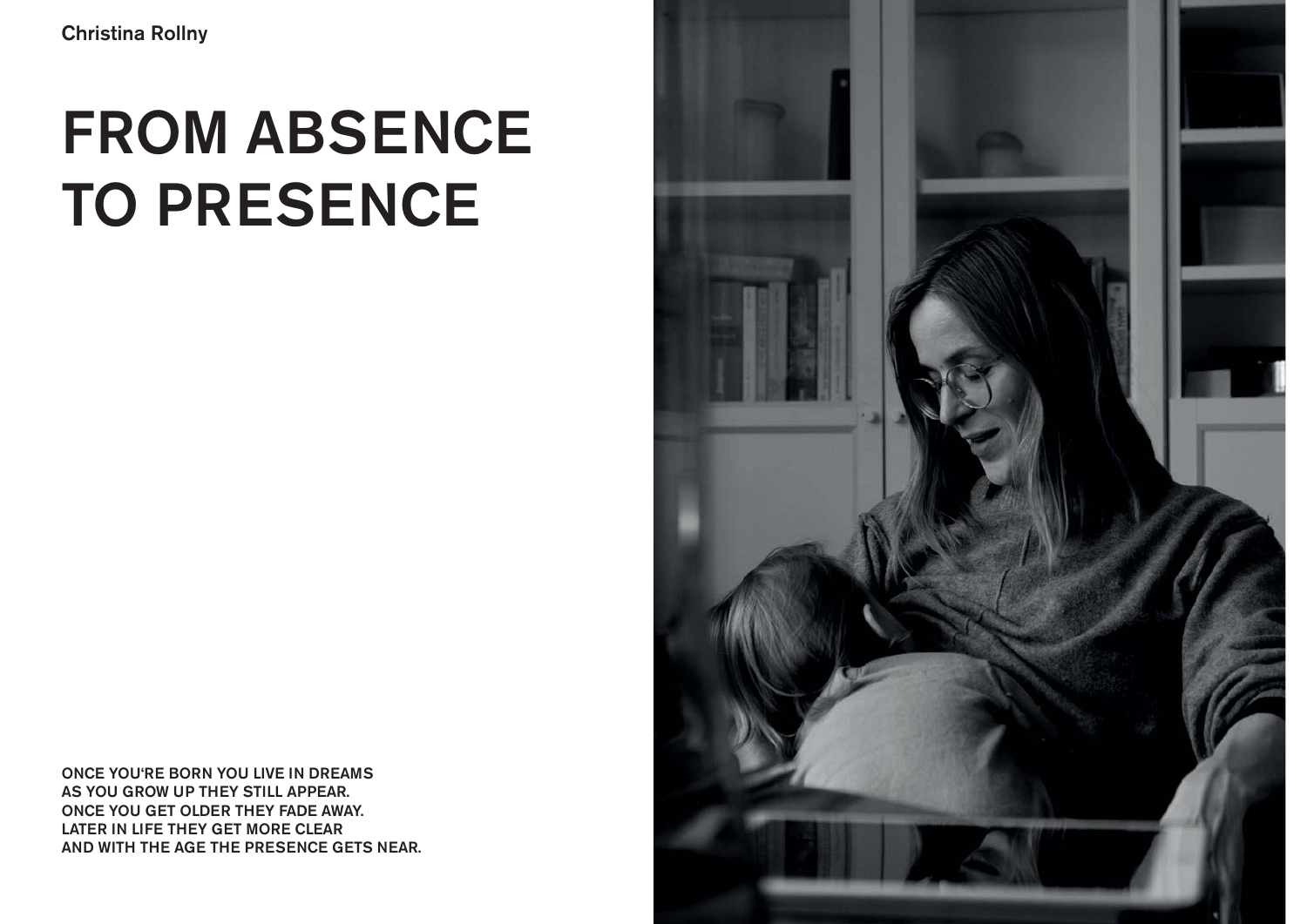## **I AM MORE THAN A NIGHTMARE**

**DO YOU EVER HAVE A PERFECT DAYDREAMBUT THEN IT STARTS TO HURT**

**BECAUSE YOU REALIZE THAT YOU HAVE FILLED IT WITH ALL THE THINGS THAT ARE MISSING FROM YOUR LIFE AND SUDDENLY YOU ARE CON-FRONTED WITH THE FACT THAT IT IS NOT REAL**

**AND INSTEAD OF BEING A HAPPY REFUGE FROM REALITY, YOU SIT LOST IN YOUR NIGHTMARE AND IT BECOMES A PAINFUL REMINDER OF THE FEELINGS AND THOUGHTS THAT ONLY FANTASIES CAN FILL.**

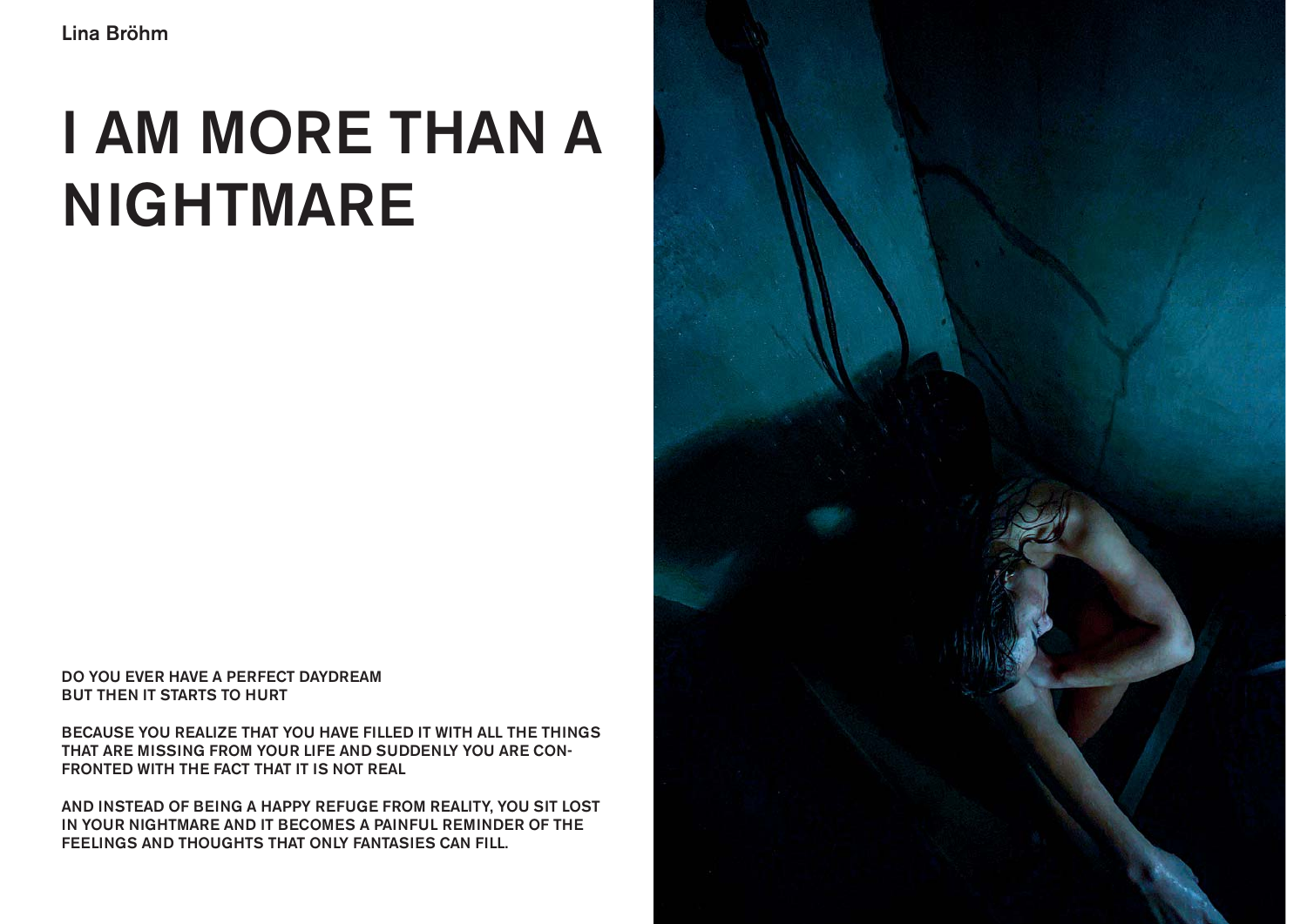**THERE ARE SOME DAYS WHERE EVERYTHING IS JUST TOO MUCH FOR HER. WHERE SHE HAS TOO MUCH STUFF ON HER MIND, TOO HIGH EXPECTATIONS FROM OTHERS OR HERSELF AND A VOICE IN HER HEAD, WHICH SEEMS OVERWHELMED AS WELL, BECAUSE IT SEEMS IMPOSSIB-LE TO PLEASE EVERYONE. THAT VOICE IN HER HEAD USUALLY HELPS HER FIGURING THINGS OUT, BUT CAN YOU IMAGINE HOW EXHAUSTING IT IS TO RETHINK EVERYTHING A 100 TIMES AND IT STILL DOESN'T WORK OUT. IT'S JUST IMPOSSIBLE TO BE AT TEN DIFFERENT PLACES AT THE SAME TIME. IN THESE MOMENTS SHE JUST WISHES TO TURN OFF HER INNER VOICE IN ORDER TO REST FOR A FEW MINUTES FROM ALL HER TODO'S, HER THOUGHTS AND EVERYTHING ELSE AROUND HER. JUST A LITTLE WHILE FULFILLED WITH NOTHING BUT DREAMS. SHE CAN'T MAKE IT ALL BY HERSELF, SHE NEEDS HELP GETTING THERE. THEN SHE REMEMBERS HER HEADPHONES IN HER POCKET. SHE TAKES THEM OUT, PLUGS THEM IN, PICKS HER FAVORITE SONG AND EVERYT-HING AROUND HER STOPS. EVEN HER INNER VOICE ISN'T THERE AN-YMORE. SHE'S FREE…FREE FROM ALL THE STRESS THAT BOTHERED AND SURROUNDED HER BEFORE, AT LEAST IN HER IMAGINATION, HER DREAM.**